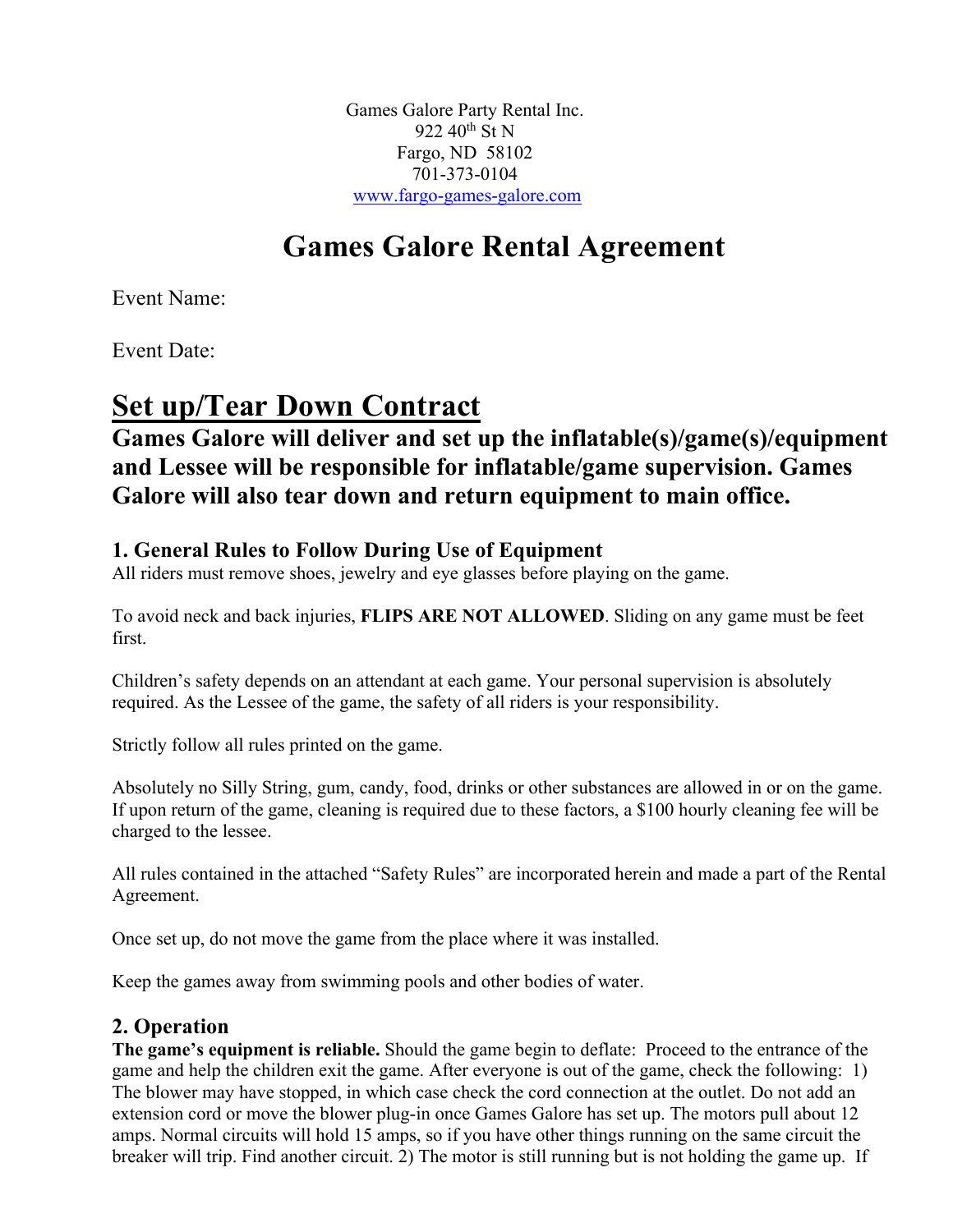this is the case, the intake on the motor may be blocked by a piece of paper or leaves. Remove the blockage and the motor will run normally. If the motor is running properly, there is no blockage and the game is still not working, there may be a major rip in the game. In this case, please immediately cease using the games, and call Games Galore for assistance 701-373-0104.

### **3. Safe Operation Acknowledgement**

Lessee acknowledges that he/she has been instructed about and fully understands the safe operation of the game that is the subject of this rental agreement. Lessee agrees to observe all safety precautions included herein and/or printed on the side of the game. Lessee also represents and warrants the safe return of the unit and hereby agrees to pay eight thousand five hundred dollars per game rented (\$8,500) if the game is not returned. There is a minimum \$100 charge and a subsequent \$100 per hour charge for repairs if the game is returned damaged due to Lessee's negligence.

#### **4. Maintenance**

Lessee agrees to keep the game in the same condition as when received, ordinary wear and tear excepted.

#### **5. Alterations and Attachments**

No alteration in or attachments to the game will be made without prior written approval of Lessor Games Galore.

#### **6. Warranty**

Lessor warrants that the game leased under this Rental Agreement will be in good working order on the effective date of the Rental Agreement. The game is supplied and maintained subject to this warranty. This warranty is void if Lessee makes any unauthorized alterations to the game, places any unauthorized attachments to the game, or operates the game in a manner that is not consistent with these written instructions and/or any instructions printed on the side of the game. Lessor's obligation under this Rental Agreement warranty is limited to repair or replacement of the game unit when Lessor determines that it does not conform to this warranty. This warranty is in lieu of any and all other warranties expressed or implied, and of any and all obligations and of all liabilities on the part of the lessor for damages, including, but not limed to Consequential damages, arising out of or in connection with the use or performance of the game. Lessor reserves the right to replace the game pertaining to the Rental Agreement with another game of equal or greater value if the said game is not in safe or proper working order due to circumstances beyond Lessor's control.

## **7. Title to game**

Lessee agrees to keep the game in his/her custody and not to sublease, rent, sell, remove from the delivery address, or otherwise transfer such game unit. The game will remain the property of the Lessor and may be removed by Lessor at any time after the termination of this Rental Agreement.

## **8. Release of Liability**

The Lessee shall be in charge of the game operation and any other rental equipment and is fully responsible for its operation as well as return of all equipment including the game and all other rental equipment in good working order. Lessor and its officers, employees and agents is / are not responsible for injury occurring to the Lessee or to any other persons using the game or any other rental equipment and the Lessee further agrees to hold the Lessor and its officers, employees and agents harmless from / against any cost incurred due to claims from anyone and for attorney's fees and related costs involving the use and return of the game or any other rental equipment should legal action become necessary. Lessor and its officers, employees and agents are not responsible for any damage to the Lessee's property resulting from the delivery and/or operation of the game, including, but not limited to, any damage to Lessee's lawn and or grounds.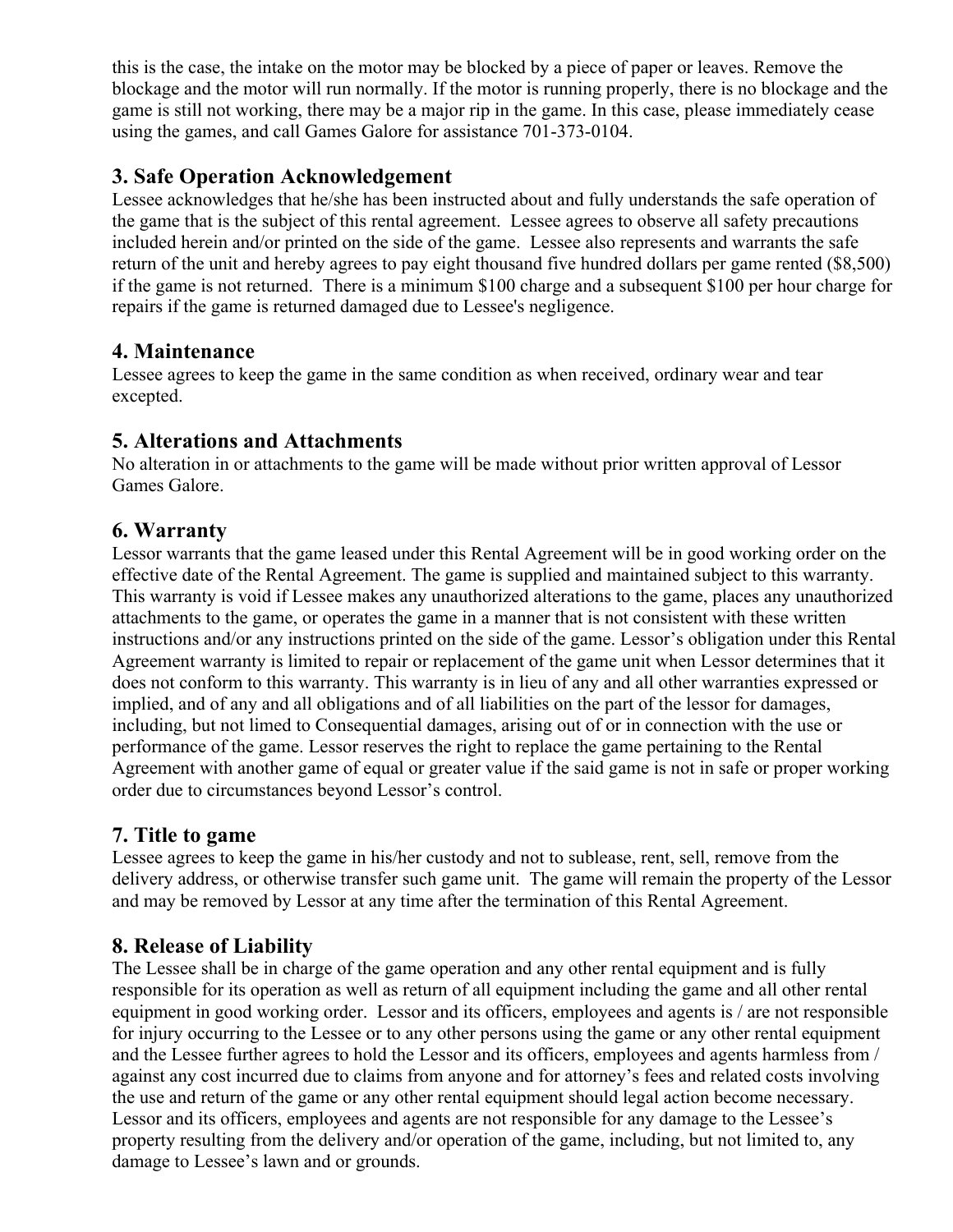#### **9. Entire Agreement**

The Rental Agreement constitutes the full agreement between Lessor and Lessee. Time is of the essence in this Rental Agreement. The receipt of the game and/or rental equipment that is the subject of this Rental Agreement is in good working order and repair and this is so acknowledged by Lessee. There will be a \$25 fee for returned checks.

#### **10. Rain Policy**

Lessee agrees to pay 50% of the rental cost at the time of booking unless otherwise provided by the Lessor. The balance of the cost is to be paid prior to the event starting. If the games cannot be operated because of weather related to wind, rain, or other climatic issues at the start of the event, the Lessee is not obligated to pay the balance of the contract until the service can be performed. Any additional mileage or transportation costs will be added to the revised contract reflecting the postponement.

#### **11. Cotton Candy, Popcorn, Generators and other Electrical or Gas-Powered Equipment**

Lessee agrees to never service a game, rental equipment or unit when plugged into electrical outlet. Make sure unit is grounded. Plug unit into a grounded receptacle only. Be sure that the switch is in the OFF position before plugging unit in.

**Warning!** Never leave unit running unattended. Do not allow children to operate unit! Never fill generator with gasoline when engine is hot. Never operate rental equipment in a wet environment. Lessee has acknowledged the he or she has been full instructed as to the operation and safety procedures of rental equipment. Never touch hot or moving parts.

\*Lessee expressly agrees to abide by all temporary regulations issued by state, local or federal authorities relative to Covid 19, social distancing and mandatory face covering. Use of any equipment in a manner and/or conduct that runs contrary to any regulation is forbidden by Games Galore Party Rental and disavowed by and their insurers"

| Lessor: Games Galore Party Rental Inc.<br>By:<br>Authorized Representative for Games Galore Party Rental Inc. | Date: 12/29/2021 |
|---------------------------------------------------------------------------------------------------------------|------------------|
| Lessee:                                                                                                       | Date:            |

We are determined to provide the best service in the industry. It is the driver's responsibility to make sure the game is properly staked down and in reasonably clean condition. If you feel that the driver has not done a satisfactory job in setting up the game, please call us immediately 701-373-0104.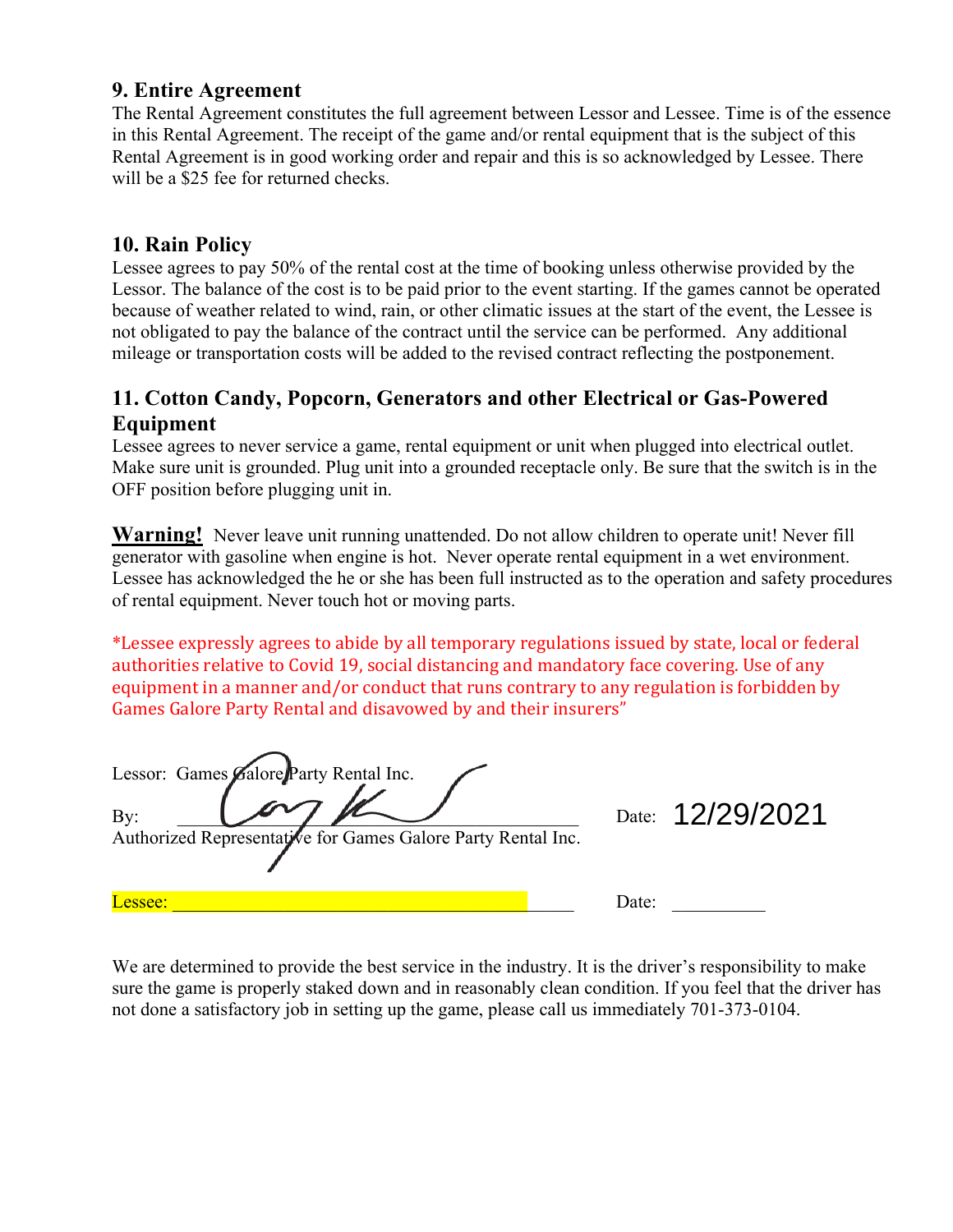#### Games Galore Party Rental Inc. 922 40<sup>th</sup> St N Fargo, ND 58102 701-373-0104 www.fargo-games-galore.com

#### **Safety Rules**

Adult Supervision of all children is required at all times.

Read and follow the rules printed on the actual bounce house or game you are renting.

Only Games Galore Party Rental staff may set up and take down your game unless authorized by Games Galore management.

Children in bounce house or game should be similar in age. Divide children by ages or general size and give each group their own time to bounce and jump in the bounce house or play on the game.

Children must remove shoes, jewelry and eyeglasses before entering bounce house or game.

Keep all sharp objects away from inflatable bounce houses and games.

Keep all pets away from bounce houses and games.

Keep all food, drinks and snacks away from bounce houses and games.

Stay out of bounce houses and games in strong wind or thunderstorms.

Bounce houses and games need to be deflated and not used in winds 20 MPH and higher.

Bounce houses and games need to be deflated during thunderstorms.

After unit is deflated, please use mat to cover blower during rain or thunderstorms.

If the inflatable is deflated accidentally (i.e.due to temporary power outage) have all children sit quickly and then exit orderly through the door or emergency roof ceiling release. You will have plenty of time to get everyone out safely. After all children are safely out and away from the inflatable, then fix the problem.

Keep all party toys such as Silly String and other toys away from bounce houses and games. Silly String (and similar products) destroys the fabric, it is prohibited around Games Galore Party Rental Inc. inflatables.

Sign here to signify that you have read and understand all of the items listed and explained above.

Print Name: \_\_\_\_\_\_\_\_\_\_\_\_\_\_\_\_\_\_\_\_\_\_\_\_\_\_\_\_\_\_\_\_\_\_\_\_

Signature: \_\_\_\_\_\_\_\_\_\_\_\_\_\_\_\_\_\_\_\_\_\_\_\_\_\_\_\_\_\_\_\_\_\_\_\_ Date: \_\_\_\_\_\_\_\_\_\_\_\_